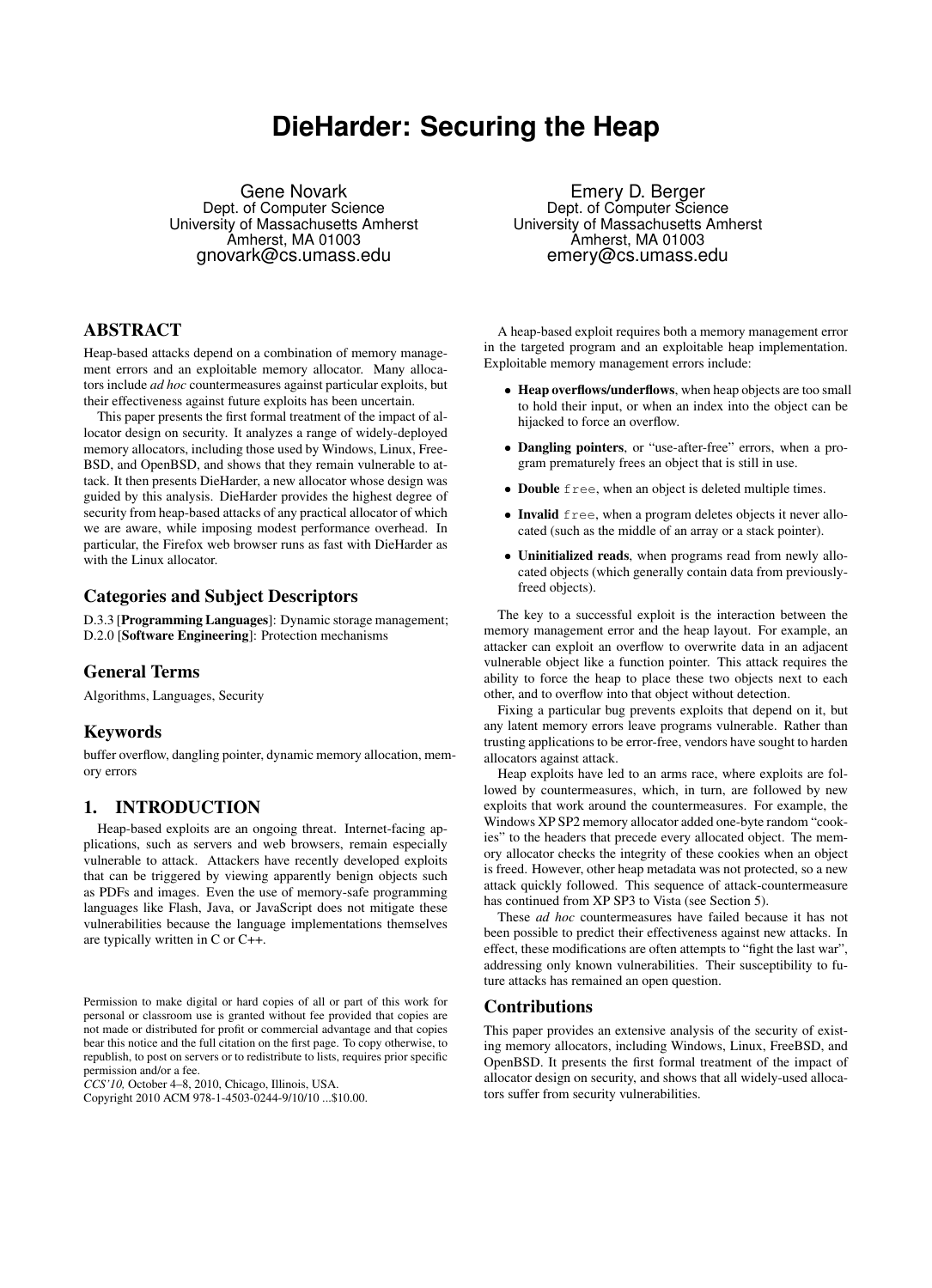It then presents the design and analysis of a new, security-focused allocator called DieHarder. We show that its design—comprising a combination of the best features of DieHard [8, 9] and OpenBSD's new allocator [22]—significantly reduces the exposure of programs to heap exploits. An empirical evaluation demonstrates that Die-Harder provides its security gains with modest performance overhead. Across a suite of CPU-intensive benchmarks, DieHarder imposes an average 20% performance penalty versus OpenBSD, and the Firefox web browser's performance with DieHarder is effectively identical to running with the Linux allocator.

# **Outline**

The remainder of this paper is organized as follows. Section 2 presents an overview of memory allocator algorithms and data structures, focusing on allocators in wide use. Section 3 motivates and describes our threat model. Section 4 describes heap-based attacks abstractly and concretely—that target the weaknesses of these allocators, and Section 5 discusses the countermeasures employed to address these vulnerabilities. Section 6 describes the design of Die-Harder, together with a security analysis that shows its advantages over previous allocators, and Section 7 presents empirical results on CPU-intensive benchmarks and the Firefox browser that demonstrate its modest performance overhead. Section 8 discusses related work, and Section 9 concludes.

# 2. OVERVIEW: MEMORY ALLOCATORS

The functions that support memory management for C and C++ (malloc and free, new and delete) are implemented in the C runtime library. Different operating systems and platforms implement these functions differently, with varying design decisions and features. In nearly all cases, the algorithms underpinning these allocators were primarily designed to provide provide rapid allocation and deallocation while maintaining low fragmentation [37], with no focus on security. We describe the allocation algorithms used by Windows, Linux, FreeBSD, and OpenBSD, focusing on implementation details with security implications. Table 1 summarizes the security characteristics of these allocators.

### 2.1 Freelist-based Allocators

The memory managers used by both Windows and Linux are freelist-based: they manage freed space on linked lists, generally organized into bins corresponding to a range of object sizes. Figure 1 illustrates an allocated object within the Lea allocator (DLmalloc). Version 2.7 of the Lea allocator forms the basis of the allocator in GNU libc [18].

### *Inline metadata.*

Like most freelist-based allocators, the Lea allocator prepends a header to each allocated object that contains its size and the size of the previous object. This metadata allows it to efficiently place freed objects on the appropriate free list (since these are organized by size), and to *coalesce* adjacent freed objects into a larger chunk.

In addition, freelist-based allocators typically thread the freelist through the freed chunks in the heap. Freed chunks thus contain the size information (in the headers) as well as pointers to the next and previous free chunks on the appropriate freelist (inside the freed space itself). This implementation has the significant advantage over external freelists of requiring no additional memory to manage the linked list of free chunks.

Unfortunately, inline metadata also provides an excellent attack surface. Even small overflows from application objects are likely to overwrite and corrupt allocator metadata. This metadata is present in all applications, allowing application-agnostic attacks techniques. Attackers have found numerous ways of exploiting this inherent weakness of freelist-based allocators, including the ability to perform arbitrary code execution (see Section 4 for attacks on freelistbased allocators, and Section 5 for countermeasures).

# 2.2 BiBOP-style Allocators

In contrast to Windows and Linux, FreeBSD's PHKmalloc [16] and OpenBSD's current allocator (derived from PHKmalloc) employ a heap organization known as *segregated-fits BiBOP-style*. Figure 2 provides a pictorial representation of part of such a heap. The allocator divides memory into contiguous areas that are a multiple of the system page size (typically 4K). This organization into pages gives rise to the name "Big Bag of Pages", or "BiBOP" [15]. Bi-BOP allocators were originally used to provide cheap access to type data for high-level languages, but they are also suitable for generalpurpose allocation.

In addition to dividing the heap into pages, both PHKmalloc and OpenBSD's allocator ensure that all objects in the same page have the same size—in other words, objects of different sizes are *segregated* from each other. The allocator stores object size and other information in metadata structures either placed at the start of each page (for small size classes), or allocated from the heap itself. A pointer to this structure is stored in the page directory, an array of pointers to each managed page. The allocator can locate the metadata for individual pages in constant time by masking off the low-order bits and computing an index into the page directory.

On allocation, PHKmalloc first finds a page containing an appropriately sized free chunk. It maintains a list of non-full pages within each size class. These freelists are threaded through the corresponding page metadata structures. Upon finding a page with an empty chunk, it scans the page's bitmap to find the first available free chunk, marks it as allocated, and returns its address.

### *Page-resident metadata.*

As opposed to freelist-based heaps, BiBOP-style allocators generally have no inline metadata: they maintain no internal state between allocated objects or within freed objects. However, they often store heap metadata at the start of pages, or within metadata structures allocated adjacent to application objects. This property can be exploited to allow arbitrary code execution when a vulnerable application object adjacent to heap metadata can be overflowed [6] (see Section 4.1).

### *2.2.1 OpenBSD Allocator*

OpenBSD originally used PHKmalloc, but recent versions of OpenBSD (since version 4.4, released in 2008) incorporate a new allocator based on PHKmalloc but heavily modified to increase security [22]. It employs the following techniques:

- Fully-segregated metadata. OpenBSD's allocator maintains its heap metadata in a region completely separate from the heap data itself, so overflows from application objects cannot corrupt heap metadata.
- Sparse page layout. The allocator allocates objects on pages provided by a randomized mmap which spreads pages across the address space. This sparse page layout effectively places unmapped "guard pages" between application data, limiting the exploitability of overflows.
- Destroy-on-free. Optionally, OpenBSD's allocator can scramble the contents of freed objects to decrease the exploitability of dangling pointer errors.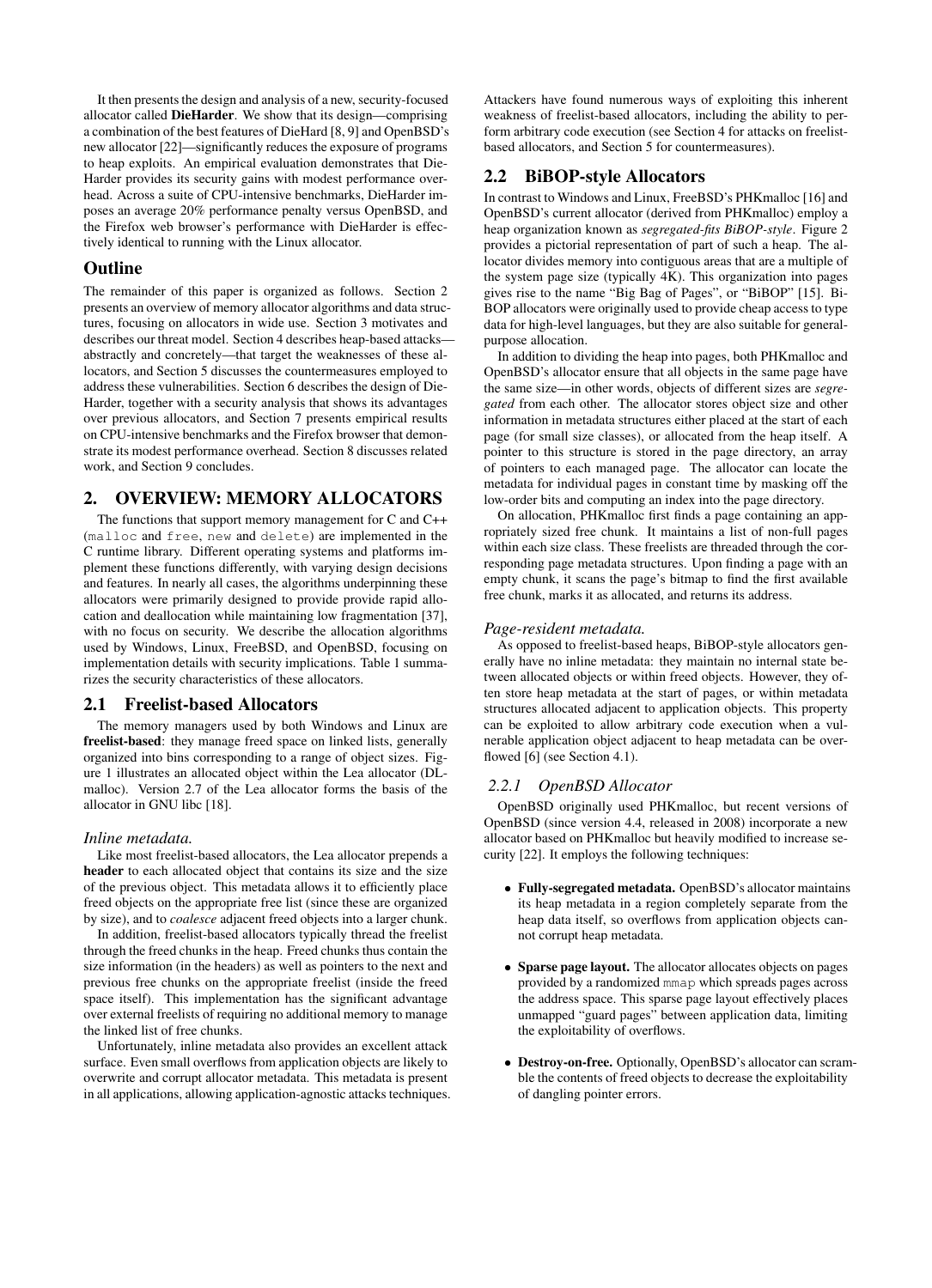|                                        | Windows | DLMalloc 2.7 | PHKmalloc | <b>OpenBSD</b> | DieHarder         |
|----------------------------------------|---------|--------------|-----------|----------------|-------------------|
| No freelists $(\S 2.1)$                |         |              |           |                |                   |
| No headers $(\S 2.1)$                  |         |              |           |                |                   |
| BiBOP $(\S$ 2.2)                       |         |              |           |                |                   |
| Fully-segregated metadata $(\S 2.2.1)$ |         |              |           |                |                   |
| Destroy-on-free $(\S 2.2.1)$           |         |              |           | $\sqrt{2}$     |                   |
| Sparse page layout $(\S 2.2.1)$        |         |              |           |                |                   |
| Placement entropy (bits) $(\S 2.2.1)$  |         |              |           |                | $O(\log N)$ (§ 6) |
| Reuse entropy (bits) $(\S 2.2.1)$      |         |              |           | 5.4            | $O(\log N)$ (§ 6) |

Table 1: Allocator security properties (see the appropriate section for explanations). A check indicates the presence of a security-improving feature; a question mark indicates it is optional. While both OpenBSD's allocator and DieHarder (Section 6) employ the full range of security features, DieHarder provides higher entropy for certain key features (where N is the size of the heap) and is thus more secure.



Figure 1: A fragment of a freelist-based heap, as used by Linux and Windows. Object headers precede each object, which make it easy to free and coalesce objects but allow overflows to corrupt the heap.



Figure 2: A fragment of a segregated-fits BiBOP-style heap, as used by the BSD allocators (PHKmalloc and OpenBSD). Memory is allocated from page-aligned chunks, and metadata (size, type of chunk) is maintained in a page directory. The dotted lines indicate the list of free objects inside the chunk.

- Randomized placement. Object placement within a page is randomized by a limited amount: each object is placed randomly in one of the first 16 free chunks on the page.
- Randomized reuse. The allocator delays reuse of freed objects using a randomly-probed delay buffer. The buffer consists of 16 entries, and on each free, a pointer is stored into a random index in this buffer. Any pointer already occupying that index is then actually freed.

Together, these modifications dramatically increase security, although the randomized placement and reuse algorithms are of limited value. We discuss these limitations further in Sections 4.1.3 and 4.3.1.

# 3. THREAT MODEL

This section characterizes the landscape for heap-based attacks and presents our threat model.

# 3.1 Landscape

The power of potential heap attacks is affected by several factors, including the presence of memory errors, the kind of application being attacked, and whether the attacker has the ability to launch repeated attacks.

### *Presence of memory errors.*

The first and most important factor is the existence of a memory error, and the attacker's ability to trigger the code path leading to the error. A program with no memory errors is not vulnerable to heap-based attacks.

### *Application class.*

The kind of application under attack affects the attacker's ability to control heap operations. Many attacks assume an unfragmented heap, where the effects of heap operations are predictable. For example, when there are no holes between existing objects, new objects will be allocated contiguously on a fresh page. Many attack strategies assume the ability to allocate enough objects to force the heap into a predictable state before launching the actual attack.

When attacking a web browser, the attacker can run scripts written in JavaScript or Flash. In most current browsers, JavaScript objects are allocated in the same heap as the internal browser data, allowing the attacker to control the state of the application heap. Sotirov describes a sophisticated technique called *Heap Feng Shui* that allows attacks on browsers running JavaScript to ensure predictable heap behavior [34].

Server applications are generally less cooperative. The number and types of allocated objects can be fixed by the application. How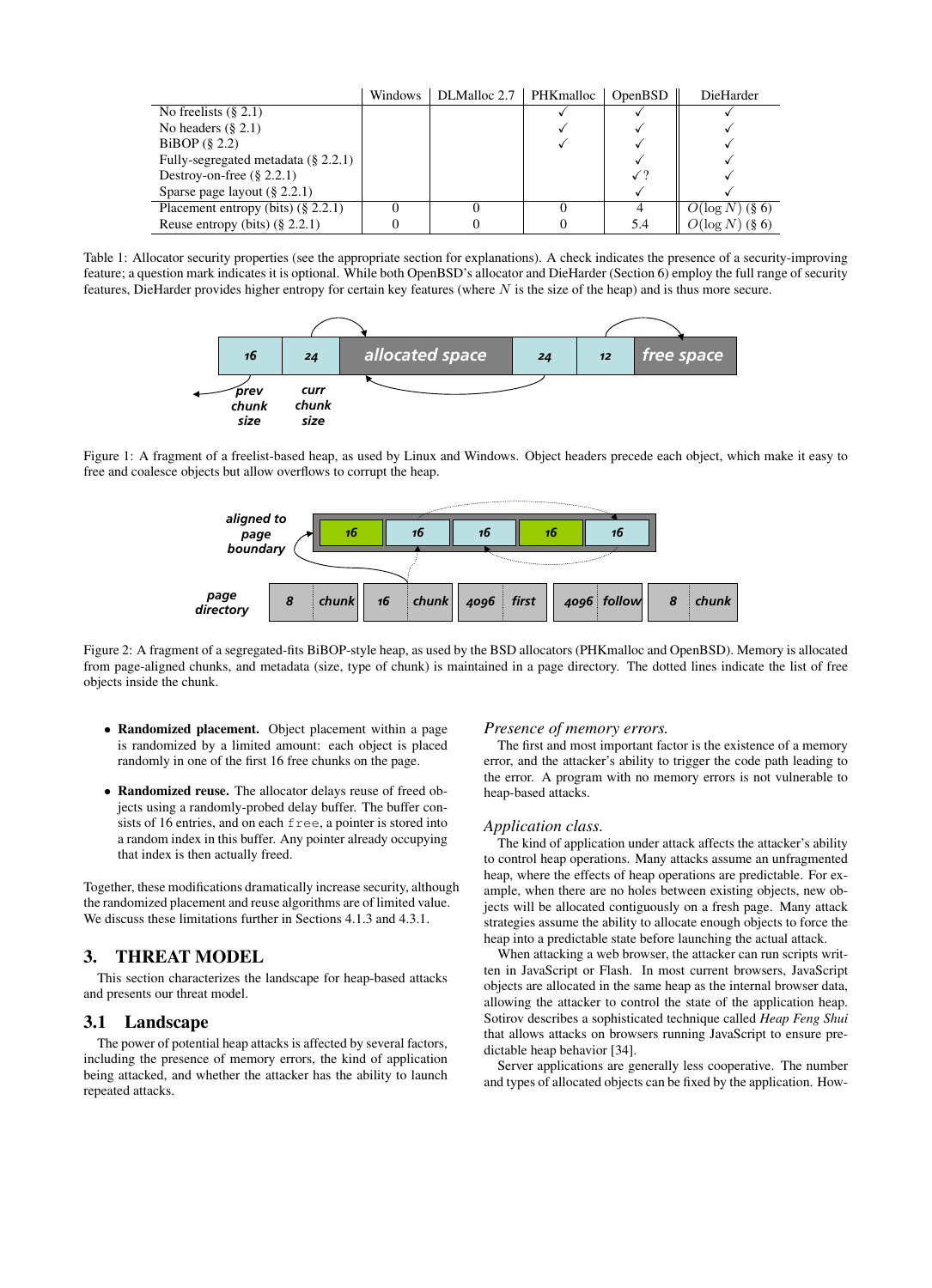ever, an attacker may be able to place the heap into a predictable state by issuing concurrent requests, forcing the application to allocate a large number of contemporaneously live objects.

Other applications may provide attackers with no ability to cause multiple object allocations. For example, many local exploits target setuid root binaries which may run for a short time and then terminate. In many cases, the attacker is limited to controlling the command-line arguments and the resulting heap layout.

#### *Ability to launch repeated attacks.*

An application's context defines the attacker's ability to repeatedly launch attacks. In a web browser, if the first attempt fails and causes the browser to crash, the user may not attempt to reload the page. In this case, the attack has only one chance to succeed per target. On the other hand, server applications generally restart after crashes to ensure availability, providing the attacker with more opportunities. If the server assumes an attack is in progress and does not restart, then the vulnerability becomes a denial of service.

Given enough time, an attacker with any probability of success will eventually succeed. However, if the allocator can decrease this probability, the system maintainer may be able to analyze the attack and fix the application error before the attacker succeeds.

Randomization techniques such as address-space layout randomization (ASLR) are designed to provide such unpredictability. For example, Shacham et al. showed that ASLR on 32-bit systems provides 16 bits of entropy for library address and can thus be circumvented after about 216 seconds [32]. On 64-bit systems providing 32 bits of entropy, however, the attack would require an expected 163 days. During this time, it would be feasible to fix the underlying error and redeploy the system.

While one can imagine a hypothetical supervisor program that detects incoming attacks, such a system would be hard to make practical. While it could detect a series of crashes coming from a single source, sophisticated attackers control large, distributed networks which allow them to coordinate large numbers of attack requests from different sources. Shacham et al. discuss the limitations of such systems in more detail [32].

However, more sophisticated techniques can limit the vulnerability of systems to repeated attacks. Systems such as Rx [29], Exterminator [24, 25], and ClearView [28] can detect heap errors and adapt the application to cope with them. For example, Exterminator can infer the size of an overflow and pad subsequent allocations to ensure that an overflow of the same size does not overwrite data.

#### *The threat model.*

We assume the attacker has the power to launch repeated attacks and allocate and free objects at will. Repeated attacks are most useful against Internet servers, while the unlimited ability to allocate and free objects is most useful against web browsers (especially when executing JavaScript). This model thus assumes the worstcase for prime attack targets in the real world.

We analyze vulnerabilities based on a single exploit attempt. The lower the likelihood of success of a single attack, the longer the expected time before the application is compromised. Given enough time, the error can be corrected manually, or a system like Exterminator can adapt the application to correct it.

### 4. ATTACKS

We now explain in detail how heap-based exploits work, and how these interact with the underlying heap implementations. Exploits often directly exploit heap-based overflows or dangling pointer errors (including double frees), but can also start with heap spraying attacks [14] and then later exploit a vulnerability.

We abstract out each of these attacks into an **attack model**. We illustrate these models with examples from the security literature, and show how particular memory management design decisions facilitate or complicate these attacks.

# 4.1 Heap Overflow Attacks

Perhaps the most common heap attack strategy exploits an overflow of an object adjacent to heap metadata or application data.

#### *4.1.1 Overflow attack model*

Abstractly, an overflow attack involves two regions of memory, one source chunk and one or more target chunks. Target chunks can include application data or heap metadata, including allocator freelist pointers. The attacker's goal is to overwrite some part of target chunk with attacker-controlled data.

A real attack's success or failure depends on application behavior. For example, an attack overwriting virtual function table pointers only succeeds if the application performs a virtual call on a corrupted object. However, details of such application behavior is outside the scope of our attack model, which focuses only on the interaction between the heap allocator and overflows. For purposes of analysis, we are pessimistic from the defender's viewpoint: we assume that an attack succeeds whenever a target chunk is overwritten.

Note that the attacker's ability to exploit a heap overflow depends on the specific application error, which may allow more or less restricted overflows. For example, off-by-one errors caused by failure to consider a null string termination byte allow only the overflow of 1 byte, with a specific value. In general, strcpy-based attacks do not allow the attacker to write null bytes. On the other hand, some errors allow overwrites of arbitrary size and content.

### *4.1.2 Specific attacks*

An overflow attack may target either heap metadata or application data. In some cases, a single, specific heap object may be the target, such as a string containing a filename. In others, there may be many targeted chunks. For example, a potential target for application data attacks is the virtual function table pointer in the first word of C++ objects with virtual functions. In some applications, many objects on the heap have these pointers and thus are viable targets for attack. Other attacks target inline heap metadata, present in the first words of every free chunk.

### *Early attacks.*

The earliest heap overflow attacks targeted application data such as filename buffers and function pointers [12]. A susceptible program allocates two objects, the source (overflowed) chunk and an object containing a function pointer (the target chunk). A successful attack forces the allocator to allocate the source chunk and victim chunk contiguously. It then overflows the buffer, overwriting the function pointer with an attacker-controlled address. If the chunks are not adjacent, a more general attack may overwrite multiple objects in between the buffer and the vulnerable object.

#### *Freelist metadata attacks.*

Solar Designer first described an attack relying on specifics of the heap implementation [33]. The attack applies to any allocator that embeds freelist pointers directly in freed chunks, such as DLmalloc and Windows. The specific attack described allowed a hostile web server to send a corrupt JPEG image allowing arbitrary code execution within the Netscape browser.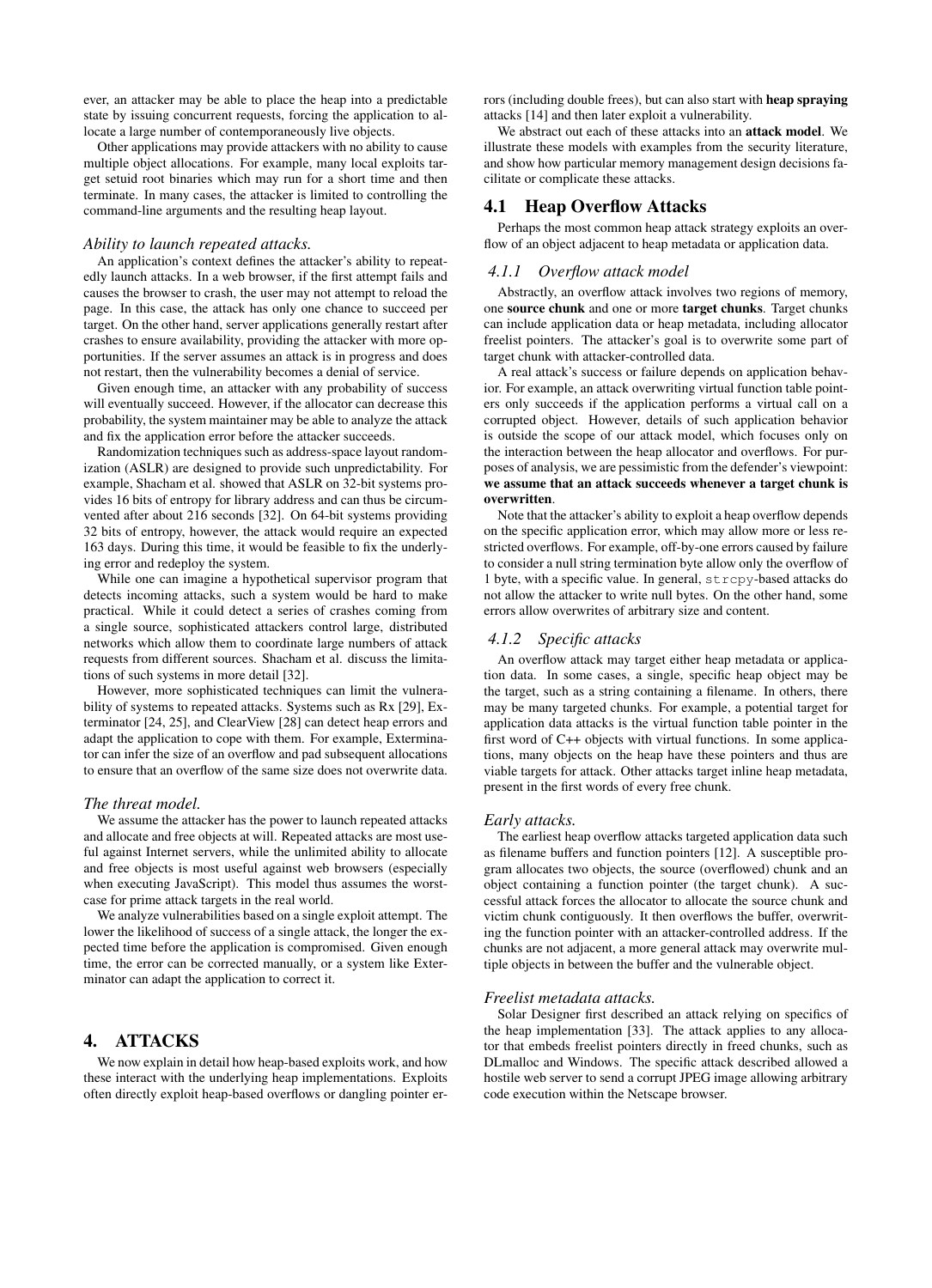This attack overwrites words in the free chunk header, overwriting the freelist pointers with a specific pointer (generally to shellcode) and the address of a target location. Candidate target locations include function pointers in heap metadata structures, such as \_free\_hook in DLmalloc, which is called during each free operation. When the corrupted free chunk is reallocated, the allocator writes the pointer to the target location.

In the worst case for this attack, every free chunk is a target. Once a free chunk is corrupted, the attacker can simply force allocations until the chunk is reused. However, existing attacks in the literature target a single, attacker-controlled free chunk.

#### *Other metadata attacks.*

BBP describes overflow attacks targeting PHKmalloc metadata, which resides at the beginning of some pages and also allocated within the heap itself [6]. In this case, the attacker does not directly control the target chunks. However, he may be able to indirectly force the allocation of a metadata object by allocating a page worth of objects of certain size classes. Target chunks include these page info structures.

### *4.1.3 Allocator Analysis*

A number of allocator features have a direct impact on their vulnerability to overflow attacks.

#### *Inline metadata.*

Allocators such as DLmalloc and Windows that use inline metadata inherently provide many target chunks. For some attacks, effectively any chunk in the heap could be overwritten to cause a remote exploit. For example, a patient attacker relying on freelist operations (an "unlink attack") could overwrite the freelist pointers in an arbitrary free chunk, then simply wait for that chunk to be reused. These allocators are similarly vulnerable to other such attacks, such as those targeting an object's size field.

#### *Page-resident metadata.*

Allocators with no inline metadata, such as PHKmalloc, may still have allocator metadata adjacent to heap objects. PHKmalloc places page info structures at the beginning of some pages (those containing small objects), and allocates others from the heap itself, in between application objects. Those allocated from the heap itself are obviously vulnerable to overwrites, especially if the attacker can control where they are allocated due to determinism in object placement. PHKmalloc also lacks guard pages, meaning that the page info structures placed at the beginning of pages may also be adjacent to overflowable application chunks.

#### *Guard pages.*

Guard pages can protect against overflows in multiple ways. First, for allocators like PHKmalloc which place metadata at the beginning of some pages, guard pages could be used to protect that metadata against overflows (though they are not). Deterministically placing a guard page before each page with metadata provides protection against contiguous overruns (the most common case), but not against underruns or non-contiguous overflows (such as an offby-one on a multidimensional array).

Second, guard pages provide gaps in memory that cannot be spanned by contiguous overflow attacks, limiting the number of heap chunks that can be overwritten by a single attack. In this sense, guard pages protect application data itself. However, if the allocator is sufficiently deterministic, an attacker may be able to ensure the placement of the source chunk well before any guard page, allowing an attack to overwrite many chunks.

#### *Canaries.*

The use of canaries to protect heap metadata an application data may protect against overflows in some cases. However, their effectiveness is limited by how often the canaries are checked. Metadata canaries may be checked during every heap operation and can substantially protect metadata against overflows. However, allocators that place canaries between heap objects must trade off runtime efficiency for protection. For example, an overflow targeting a function pointer in application data requires no heap operations: only the overwrite and a jump through the pointer. Since allocators that check canaries only do so on malloc and free, they cannot protect against all such attacks.

#### *Randomized placement.*

All existing allocators that do not explicitly randomize object placement can be forced to allocate contiguous objects, assuming enough control of allocations and frees by the attacker. Techniques such as Heap Feng Shui are designed to force the allocator into such a deterministic state in order to enable reliable exploitation of vulnerabilities.

OpenBSD randomizes placement of heap objects to a limited extent. This approach reduces the reliability of overflow exploits by randomizing which heap chunks are overwritten by any single overflow. Attacks that depend on contiguous objects are also complicated, since it is unlikely that any given objects will be contiguous in memory.

However, overflow attacks able to span multiple heap chunks need not rely on contiguously-allocated objects. As long as the target object is placed after the source object on the same page, the attacker can overwrite the target. The extent of placement randomization affects the probability of such an attack's success.

OpenBSD's limited randomization allows certain such attacks to succeed with high probability. In an unfragmented heap, successive allocations of the same size objects will be clustered on the same page, even though their placement is randomized within that page. An attacker that can control heap operations so that the source and target are allocated on the same page has a 50% probability of allocating the source at a lower address than the target, enabling the attack to succeed.

For small objects, object placement is not fully randomized within a page because the allocator uses only 4 bits of entropy for a single allocation. For example, two successive allocations on a fresh page will always lie within 16 chunks of each other. An attack can exploit this property to increase attack reliability by limiting the length of the overflow, reducing the risk of writing past the end of a page and causing the application to crash.

# 4.2 Heap Spraying Attacks

Heap spraying attacks are used to make exploitation of other vulnerabilities simpler. In modern systems, guessing the location of heap-allocated shellcode or the address of a specific function for a return-to-libc attack can be difficult due to ASLR. However, on many systems, the heap lies within a restricted address space. For example, on 32-bit systems the heap generally lies within the first 2 GB of virtual address space. If the attacker allocates hundreds of megabytes of shellcode, jumping to a random address within this 2 GB region has a high probability of success.

#### *4.2.1 Heap spraying attack model*

To successfully exploit a heap spray, the attacker must guess the address contained within some (large) set of attacker-allocated objects. However, the attacker need not guess a pointer out of thin air. The simplest attack exploits an overflow to overwrite an ap-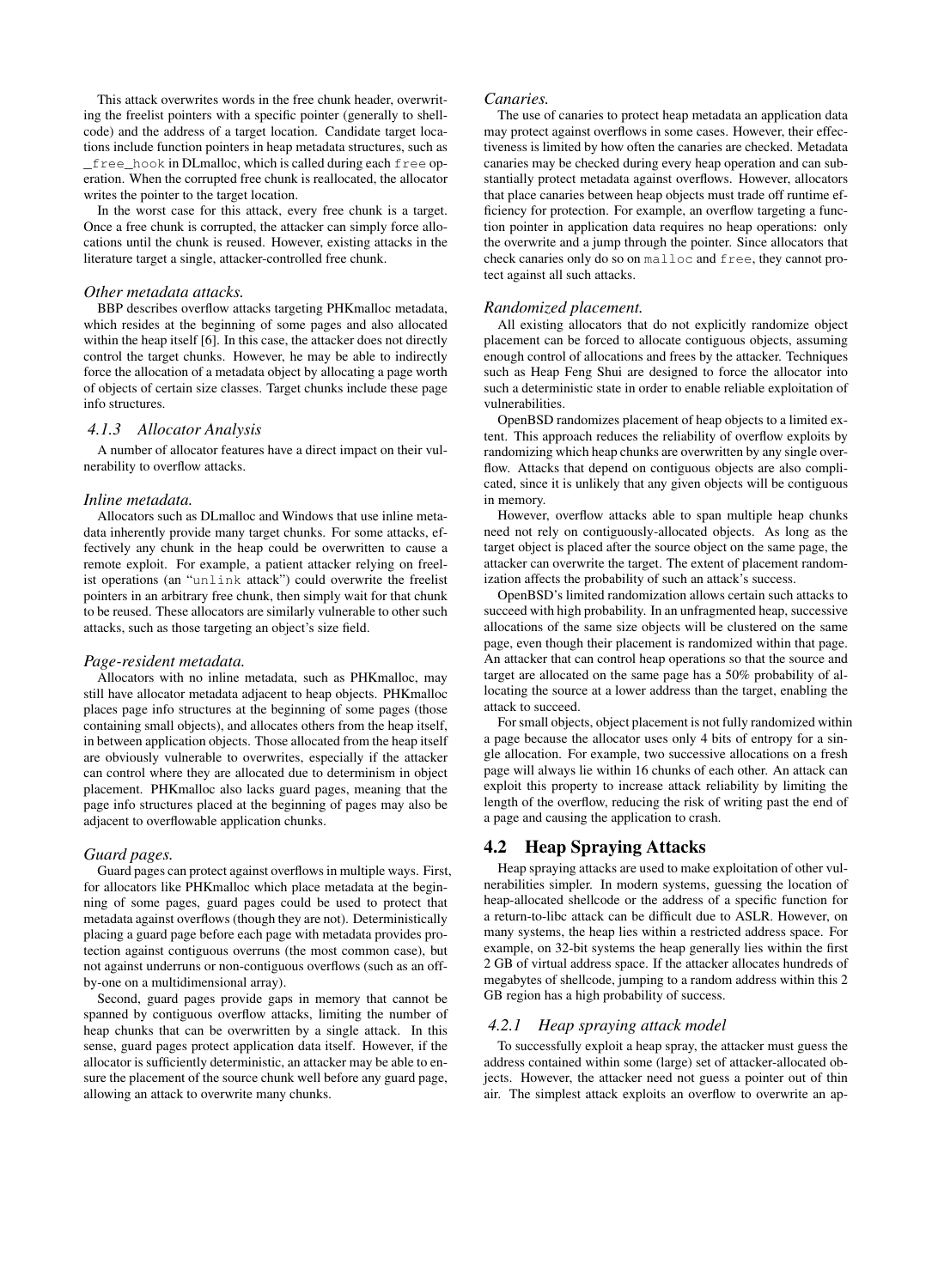plication pointer with the guessed value. However, if this pointer already references the heap, overwriting only the low-order bytes of the pointer on a little-endian machine results in a different pointer, but to an address close to the original address. An attacker often knows the address of a valid heap object and can use this knowledge to guess the address of a sprayed object. This knowledge may be acquired either implicitly due to a partial overwrite, or explicitly based on information leakage.

To account for these effects, we consider two heap spraying attack models. Both require the attacker to guess the address of one of a specific set of sprayed objects,  $V$ . The models differ in the information known to the attacker:

- No *a priori* knowledge. In the first model, the attacker must guess an address with no *a priori* knowledge of valid heap addresses.
- Known address attacks. In the second attack model, the attacker knows the address of a valid heap object. In some cases, the attacker may control when the known object is allocated. For example, allocating it temporally between two shellcode buffers makes it easy to guess a shellcode address if the heap allocates objects contiguously. This model is more general and significantly stronger than the ability to partially overwrite a pointer value. In the latter case, the attacker does not know an exact address, and can only guess addresses within 256 or 64K bytes (when overwriting 1 or 2 bytes, respectively).

#### *4.2.2 Allocator Analysis*

We quantitatively analyze allocator design choices with respect to heap spraying attacks under both attack models.

#### *No* a priori *knowledge.*

First, we analyze the probability of an attacker guessing the address of one of a set V of target objects without *a priori* information. V models the set of objects sprayed into the heap. Note that unlike the overflow case, the attacker can cause  $|V|$  to be close to  $|H|$ , the size of the heap. Thus, the probability of guessing the address of heap-allocated shellcode or other target heap data is equivalent to guessing the address of any heap object in the limit.

More formally, we consider the probability  $P(a \in V)$ , that is, the probability of address  $a$  pointing to a valid heap object. Under this model, the attacker knows only the approximate value of  $|H|$ , the amount of allocated heap memory.

 $P(a \in V)$  is almost entirely dependent on the target system's ASLR implementation. For example, on systems without ASLR, an attacker knowing the the size of the heap can always guess a valid address. Even with ASLR, an attacker spraying hundreds of megabytes of data into the heap on a 32-bit system has a high probability of guessing the address of a sprayed object. Note that  $P(a \in V)$  need not be uniform with respect to a: if the system allocates memory contiguously and  $|H| > 2$  GB, then address  $a = 0x80000000$  must contain valid data. However, if the allocator allocates pages randomly and non-contiguously, then the probability need not depend on a itself.

On 64-bit systems, however, the situation is vastly improved. Even on modern x86-64 systems which limit the effective virtual address range to 48 or 52 bits, physical memory limitations restrict the attacker's ability to fill a significant portion of this space. If ASLR randomizes the addresses of the mmap region across the entire space, the probability of guessing a valid address is low. Further evaluation of existing ASLR systems, which have been discussed by Shacham et al. [32] and Whitehouse [35], is outside the scope of this paper.

#### *Known address attacks.*

From the allocator's perspective, the problem of guessing the address of an object in V given the address of a heap object  $o \in V$ depends upon the correlation of valid addresses with that of o. In most allocators, this correlation is due to contiguous object allocation. The addresses of contiguous objects are dependent upon each other. For example, if the entire heap is contiguous, then the addresses of all heap objects are mutually dependent, and thus amenable to guessing.

Quantitatively, we can evaluate the predictability of object addresses by considering the conditional probability distribution  $P(a \in$  $V \mid o \in H$ ). An allocator that minimizes this probability *for all*  $a \neq o$  is the least predictable.

In a contiguous heap, the address distribution is highly correlated. An address  $\delta$  bytes after the known object  $\delta$  is valid if and only if o lies within the first  $H - \delta$  bytes of the heap. In the worst case, we have no knowledge of the position of o within the heap. The probability of  $a$  being a valid address is thus dependent on its distance from  $o$ . The validity of the addresses surrounding  $o$  are highly correlated.

By contrast, consider the Archipelago allocator [19]. Archipelago allocates each object in a random position on a separate page, compressing cold pages to limit its consumption of physical memory. Since it allocates objects randomly throughout a large address space, Archipelago delivers minimal correlation because all object addresses are independent. The probability  $P(a \in V \mid o \in H) \approx$  $P(a \in V)^1$ .

Practical allocators must trade off performance with predictability. While Archipelago works well for programs with small heap footprints and allocation rates, it is by no means a general purpose allocator. Practical allocators must allocate multiple objects on the same page in order to provide spatial locality to the virtual memory system. The page granularity thus limits the entropy an allocator can provide, and thus the protection it can supply against heap spray attacks.

# 4.3 Dangling Pointer Attacks

Temporal attacks rely on an application's use of a free chunk of memory. If the use is a write, the error is generally called a dangling pointer error. If the subsequent use is another free, it is called a double-free error. There are two general attack strategies targeting these errors, one based on reuse of the prematurely freed object, and another based on a freelist-based allocator's use of free chunks to store heap metadata.

#### *4.3.1 Reuse Vulnerabilities*

The first strategy exploits the reuse of chunks still referred to by a dangled pointer. The attacker's goal is to change the data contained in the object so that the later (incorrect) use of the first pointer causes an unintended, malicious effect. For example, if the dangled object contains a function pointer, and the attacker can force the allocator to reuse the chunk for an attacker-controlled object, he can overwrite the function pointer. Later use of the original pointer results in a call through the overwritten function pointer, resulting in a jump to an attacker-controlled location. This attack strategy has been described elsewhere [36], but we know of no specific attacks described in the literature.

<sup>&</sup>lt;sup>1</sup>There is still minimal dependence, as Archipelago ensures at most one object is allocated per page.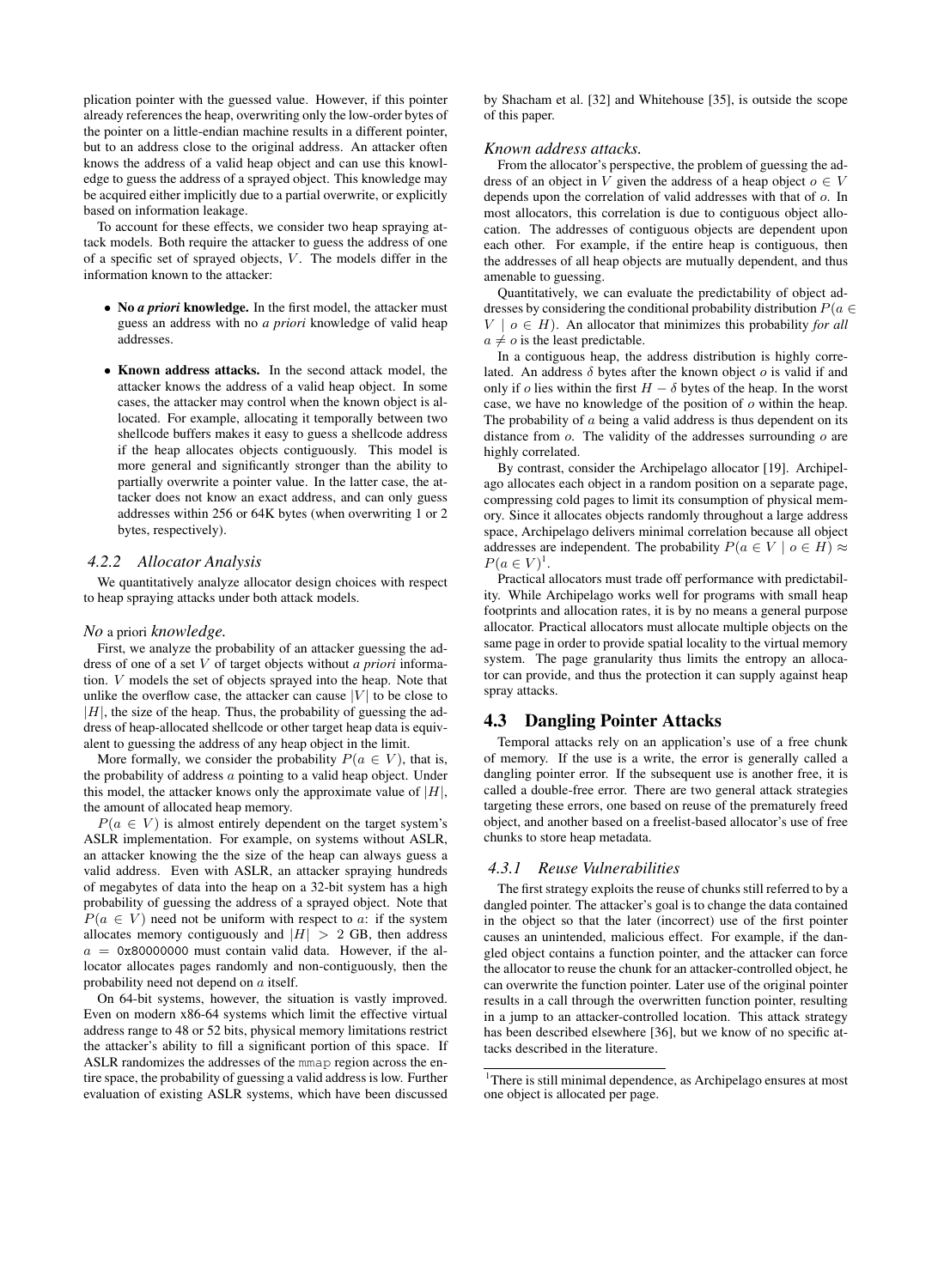This strategy exploits the predictability of object reuse by the allocator. A reliable attack can only be created if the attacker knows when the dangled chunk will be recycled. We formalize this by designating the dangled chunk as the target chunk. The attacker succeeds by forcing the allocator to recycle the target chunk.

Unlike buffer overflows, where each attempt by the attacker may cause the program to crash (e.g., by attempting to overflow into unmapped memory), repeated attempts to reallocate the dangled chunk need not perform any illegal activity. The attacker just allocates objects and fills them with valid data. This strategy limits the ability the runtime system to cope with such an attack, unless it somehow prevents the original dangling pointer error (e.g., via conservative garbage collection).

To combat reuse-based attacks, an allocator can implement a variety of strategies to delay reuse. First, it can delay reuse for as long as possible, e.g., by using a FIFO freelist. Unfortunately, in a defragmented heap, this policy has little effect.

The allocator could also impose a minimum threshold before objects are recycled. While a fixed threshold would be predictable and thus exploitable, randomized reuse would generally make attacks less reliable. For example, if an attacker has only one chance to force an application to call the overwritten function pointer, randomized object reuse reduces the probability of success.

OpenBSD implements limited reuse randomization by storing freed pointers in a random index of a 16-element array. The object is only actually freed when a subsequent free maps to the same array index. Each subsequent free is thus a Bernoulli trial with a  $1/16$  probability of success, making the distribution of t, the time before the object is reused, follow a geometric distribution with approximately 5.4 bits of entropy.

#### *4.3.2 Allocator Analysis*

In this section, we analyze the effect of allocator design on the predictability of object reuse. We evaluate each allocator feature by analyzing the entropy of  $t$ , the random variable representing the number of allocations before a just-freed object is recycled.

#### *Freelists.*

Freelist-based allocators commonly use LIFO freelists. Independent of other allocator features such as coalescing, such freelists always return the most-recently allocated object, providing zero entropy and thus perfect predictability.

### *BiBOP-style allocators.*

BiBOP-style allocators may implement different reuse policies. PHKmalloc tracks a freelist of pages, and allocates in addressordered first-fit within the first page on the freelist. Thus,  $t$  depends on the number of free chunks on a page. If the freed object creates the only free chunk on the page, the page was not previously on the freelist, and so the allocator will place it at its head. The subsequent allocation will choose this page, and return the only free chunk, which is the just-freed chunk. An attacker can force this behavior by allocating objects from the same size class as the target in order to eliminate fragmentation before the call to free.

### *Coalescing.*

Most freelist-based allocators perform coalescing, the merging of adjacent free chunks. When a free chunk is coalesced with an existing free chunk, its size class will change, and thus be placed on an unpredictable freelist. While coalescing is deterministic, it relies on several aspects of the heap layout, making it difficult to create attacks when it occurs. However, in a defragmented heap, the probability of coalescing occurring is low, making it straightforward to work around in existing allocators.

# *4.3.3 Specific Attack: Inline Metadata*

The second strategy relies on the behavior of the allocator itself. Freelist-based allocators write metadata into the contents of free chunks. If a dangling pointer points to a free chunk, then it points to overwritten, invalid data. If the attacker can control or predict the data the allocator writes into the freed chunk, he can maliciously corrupt the contents of the object.

#### *Example.*

Afek describes an exploit that relies on the object layout of C++ objects, combined with the freelist behavior of the Windows heap [1]. On most implementations, the first word of a C++ object with virtual functions contains the pointer to the virtual function table. This same word is also used by freelist-based allocators to store the pointer to the next object on the freelist. Afek's technique allocates a fake vtable object containing pointers to shellcode, then frees the object. Then, the dangling pointer error is triggered, placing the dangled chunk at the head of the freelist and storing a reference to the fake vtable in the first word. When the application erroneously uses the dangled pointer and performs a virtual function call, the runtime looks up the address of the target function from the forged vtable installed by the allocator, resulting in a jump to shellcode.

#### *4.3.4 Allocator Analysis*

This vulnerability is specific to freelist-based allocators, and does not affect allocators with no inline metadata. BiBOP-style allocators do not write metadata to free chunks, so they cannot be forced to write attacker-controlled data into dangled objects. This vulnerability also exploits deterministic reuse order, discussed in detail in Section 4.3.2.

# 5. COUNTERMEASURES

Allocator implementors have introduced a variety of techniques to protect inline metadata against attacks. The first countermeasures were freelist integrity checks, included in modern freelistbased allocators to prevent unlink attacks. Instead of naïvely trusting the free chunk header, the allocator ensures that memory pointed to by the heap chunk header is a valid chunk that refers back to the supplied chunk, and thus forms a valid doubly-linked list.

In addition to freelist integrity checks, Windows XP SP2 added an additional countermeasure. Each object header contains a 1 byte cookie computed from a per-heap pseudorandom value and the chunk address. The allocator checks the integrity of this cookie on each free operation, (possibly) aborting the program if it fails. An attack that contiguously overflows the previous object must correctly forge this value in order to overwrite freelist pointers. However, some heap metadata, notably the size field, lies before the cookie, allowing small overwrites to modify the inline metadata without corrupting the cookie. McDonald et al. describe a technique that can achieve a single null byte overflow, such as a string terminator [20] (used in the "heap desynchronization" attack described in that work). Furthermore, there are only 256 possible 1-byte values, so if an attack can repeatedly guess random cookies, it will succeed after a relatively low number of trials.

Despite the introduction of these countermeasures, attackers have found new methods of corrupting heap metadata to allow arbitrary code execution. McDonald and Valasek present a comprehensive summary of attacks against the Windows XP Service Pack 2/3 heap [20], and Ferguson provides an accessible overview of techniques targeting DLmalloc [13].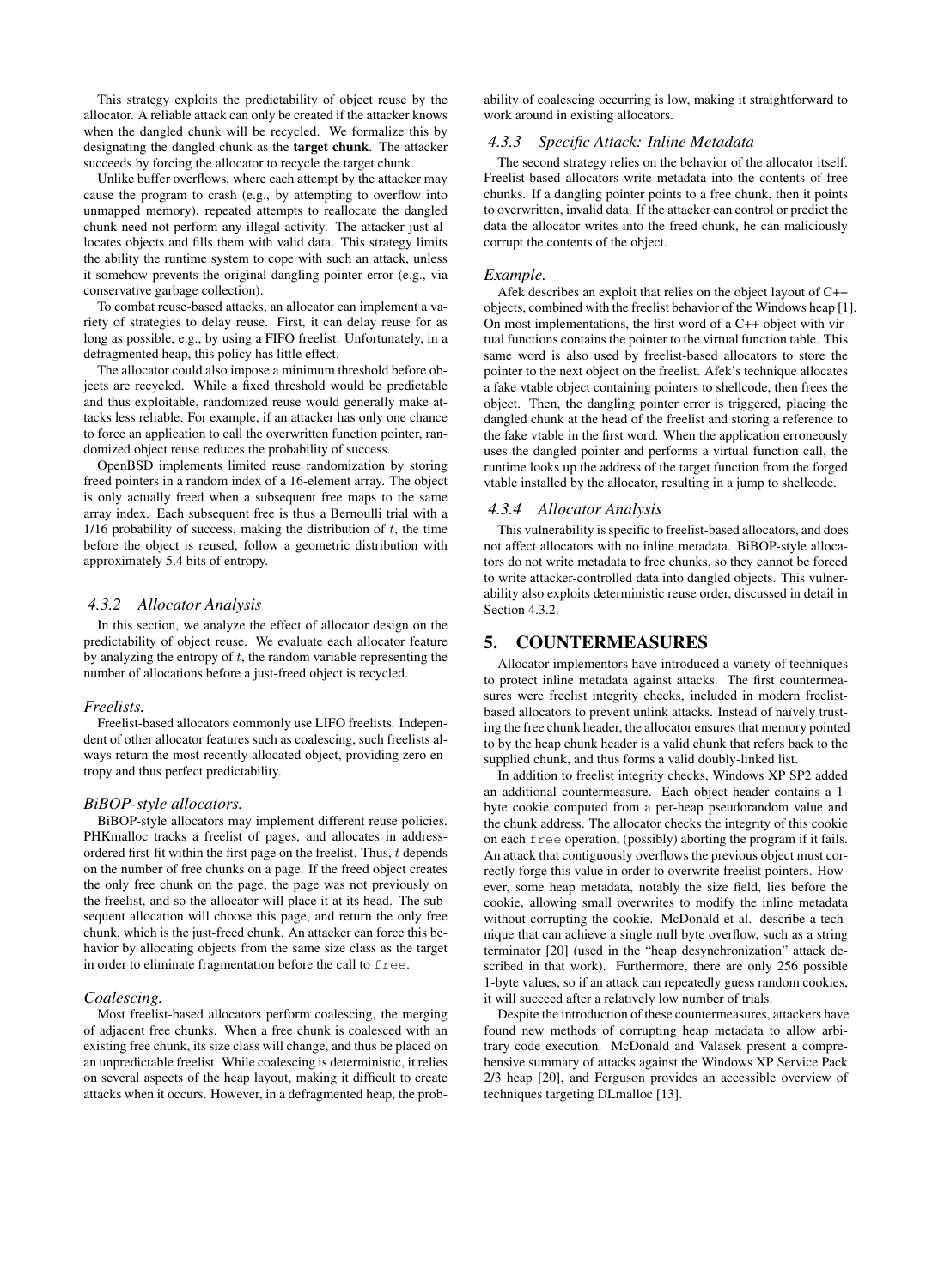While freelist integrity checks were added to the Windows XP heap in service pack 2, a similar structure called the lookaside list (LAL) was left unprotected, allowing similar attacks. Similarly, the allocator did not consistently check the header cookie (in particular, during LAL operations), making it possible exploit certain chunk header overwrites without guessing the correct value [4].

More comprehensive protection for chunk headers was added in Windows Vista. In Vista, the entire chunk header is "encrypted" by XORing with a random 32-bit value. All uses of header fields must be decrypted before use, meaning that the allocator *must* consistently check the header integrity in order to function correctly. In order to supply a specific value to a header field, an attacker must determine the 32-bit value, which is harder to brute force than the single-byte cookie.

While header encryption has effectively eliminated the ability of simple buffer overflows to successfully attack heap metadata, the technique is just the most recent reaction to inline metadata attacks. All of these techniques simply cope with an underlying design flaw: allocators with no inline data are not susceptible to this kind of attack.

# 6. DIEHARDER: DESIGN AND ANALYSIS

In this section, we present the design of DieHarder, a memory allocator designed with security as a primary design goal. As its name implies, DieHarder is based on DieHard, a fully randomized heap allocator designed to improve the resilience of programs to memory errors [8]. Our implementation is based on the adaptive version of DieHard [9].

While DieHard was designed to increase reliability, it does so by fully randomizing the placement and reuse of heap objects. Due to this randomization, allocator behavior is highly unpredictable, a primary goal for our secure allocator. We first describe the DieHard allocator and analyze its strengths and weaknesses with respect to our attack models. We then present DieHarder, our secure allocator which modifies DieHard to correct those weaknesses. Figure 3 presents an overview of DieHarder's architecture.

### 6.1 DieHard Overview

DieHard consists of two features: a bitmap-based, fully-randomized memory allocator and a replicated execution framework; we discuss only the former [8]. The adaptive version of DieHard, upon which DieHarder is based, adaptively sizes its heap to be some multiple  $M$  larger than the maximum needed by the application (for example, M could be 2) [9]. This version of DieHard allocates memory from increasingly large chunks called *miniheaps*. Each miniheap contains objects of exactly one size. DieHard allocates new miniheaps to ensure that, for each size, the ratio of allocated objects to total objects is never more than  $1/M$ . Each new miniheap is twice as large, and thus holds twice as many objects, as the previous largest miniheap.

Allocation randomly probes a miniheap's bitmap for the given size class for a 0 bit, indicating a free object available for reclamation, and sets it to 1. Freeing a valid object resets the appropriate bit. Both malloc and free take  $O(1)$  expected time. DieHard's use of randomization across an over-provisioned heap makes it likely that buffer overflows will land on free space, and unlikely that a recently-freed object will be reused soon.

#### 6.2 DieHard Analysis

Like OpenBSD, DieHard randomizes the placement of allocated objects and the length of time before freed objects are recycled. However, unlike OpenBSD's limited randomization, DieHard randomizes placement and reuse to the largest practical extent. We show how these two randomization techniques greatly improve protection against attacks by decreasing predictability.

### *Randomized Placement.*

When choosing where to allocate a new object, DieHard chooses uniformly from every free chunk of the proper size. Furthermore, DieHard's overprovisioning ensures  $O(N)$  free chunks, where N is the number of allocated objects. DieHard thus provides  $O(\log N)$ bits of entropy for the position of allocated objects, significantly improving on OpenBSD's 4 bits.

This entropy decreases the probability that overflow attacks will succeed. The probability depends upon the limitations of the specific application error. For example, small overflows (at most the size of a single chunk) require that the source object be allocated contiguously with the target chunk.

THEOREM 1. *The probability of a small overflow overwriting a specific vulnerable target under DieHard is* O(1/N)*, where* N *is the number of allocated heap objects* when the later of the source or target chunk was allocated*.*

PROOF. Due to overprovisioning (by a factor of  $M$ ) there are at least  $MN$  free heap chunks to choose for each allocation. Each of these slots is equally likely to be chosen. The probability of the chunks being allocated contiguously is thus at most  $2/MN$ , assuming free chunks on both sides of the first-allocated chunk (otherwise, the probability is lower).  $\Box$ 

The probability of a  $k$ -chunk overflow overwriting one of  $V$  vulnerable objects generalizes this result. To derive the result, we consider the k object slots following the source object. The first object in V,  $v_0$  has a  $(MN - k)/MN$  chance of being outside these k slots, since there are  $MN$  possible positions. Each successive  $v_i$ has a  $(MN - k - i)/MN$  chance, since each  $v_0...v_{i-1}$  consumes one possible position. Multiplying these probabilities gives

$$
\frac{(MN-k)!}{MN\cdot (MN-k-|V|-1)!},
$$

the probability of all vulnerable objects residing outside the overwritten region. Thus the overwrite succeeds with probability

$$
1 - \frac{(MN-k)!}{MN \cdot (MN-k-|V|-1)!}.
$$

If  $|V| \ll N$ , each factor is approximately  $(MN-k)/MN$ , making the probability of a successful attack

$$
1-\left(\frac{(MN-k)}{MN}\right)^{|V|}
$$

.

#### *Randomized Reuse.*

DieHard chooses the location of newly-allocated chunks randomly across all free chunks of the proper size. Because of its overprovisioning  $(M$ -factor), the number of free chunks is always proportional to N, the number of allocated objects. Thus the probability of returning the most-recently-freed chunk is at most 1/MN. This bound holds even if we continuously allocate without freeing, since the allocator maintains its  $M$  overprovisioning factor. In other words, the allocator is sampling with replacement. Thus, like OpenBSD, t follows a geometric distribution with  $p = 1/MN$ . Unlike OpenBSD, which has low fixed reuse entropy, DieHard provides  $O(\log N)$  bits, making reuse much less predictable.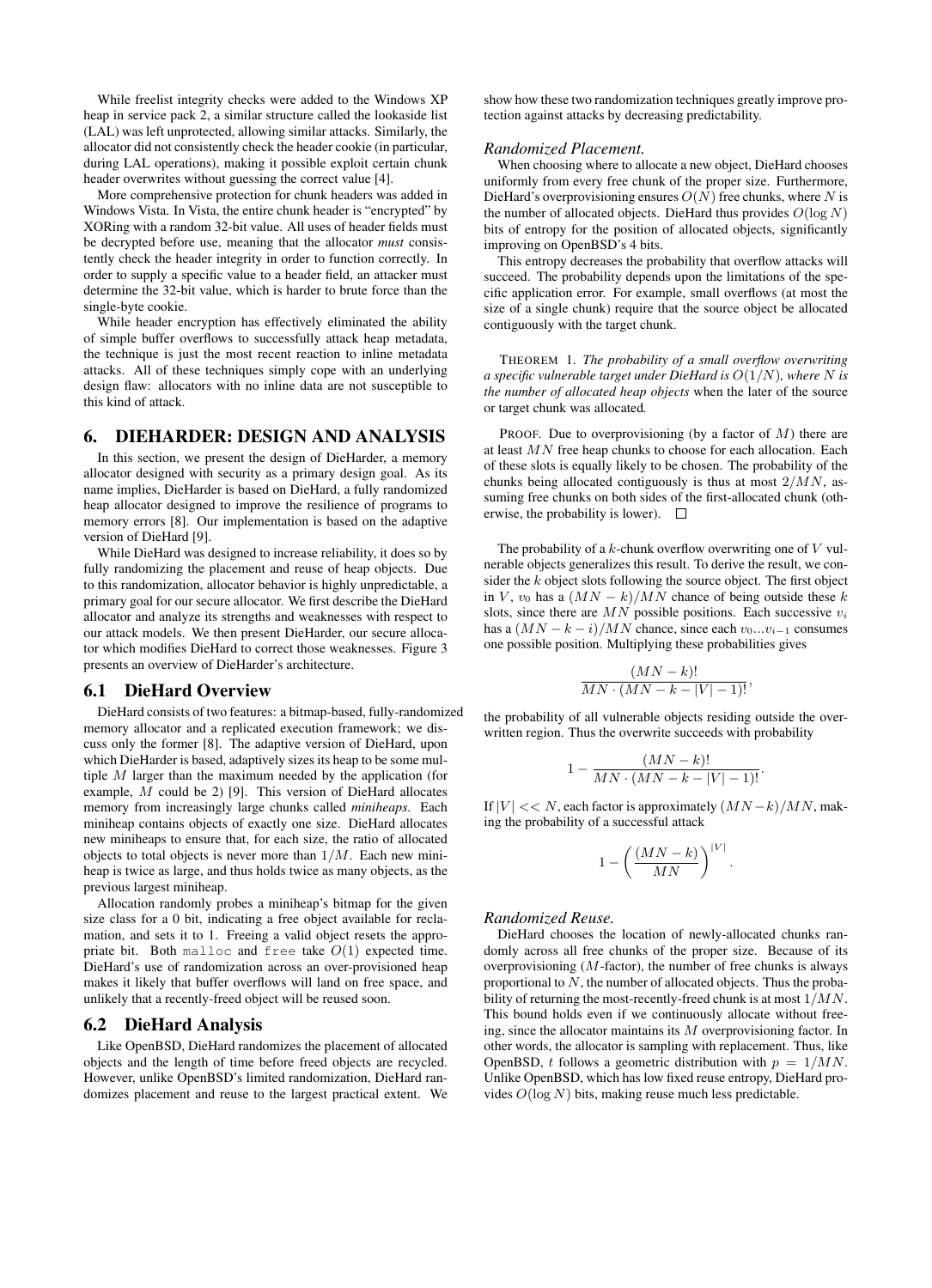

Figure 4: Runtime overhead of the different allocators, normalized to their runtime using OpenBSD's allocator. In exchange for a substantial increase in entropy, DieHarder imposes on average a 20% performance penalty vs. OpenBSD for CPU-intensive benchmarks, though it has no performance impact on Firefox (see Section 7).



Allocation space (randomly placed pages)

Figure 3: An overview of DieHarder's heap layout.

# 6.3 DieHarder Design and Implementation

As shown in the previous section, DieHard provides greater security guarantees than other general-purpose allocators. However, DieHard was designed to increase reliability against memory errors rather than for increased security. Several features of DieHard enable the program to continue running after experiencing memory errors, rather than thwarting potential attackers. In this section, we describe DieHarder's changes to the original DieHard allocator that substantially enhance its protection against heap-based attacks.

### *Sparse Page Layout*

DieHard's first weakness is its use of large, contiguous regions of memory. Allocating such regions is more efficient than sparse pages, requiring fewer system calls and smaller page tables. This heap layout results in large regions without guard pages, allowing single overflows to overwrite large numbers of heap chunks.

In contrast, OpenBSD's allocator uses a *sparse page layout*, where small objects are allocated within pages spread sparsely across the address space. This approach relies on OpenBSD's ASLR to allocate randomly-placed pages via mmap. On 64-bit systems, ASLR makes it highly unlikely that two pages will be adjacent in memory. As a result, a single overflow cannot span a page boundary without hitting unmapped memory and crashing the program.

Our first enhancement to DieHard is to use sparse page allocation. Similarly to OpenBSD, DieHarder randomly allocates individual pages from a large section of address space. DieHarder treats these pages like DieHard, carving them up into size-segregated chunks tracked by an allocation bitmap. Allocation is also performed as in DieHard, with an extra level of indirection to cope with sparse page mapping.

Object deallocation is more complicated, since finding the correct bitmap given an object address is not straightforward. DieHard finds the correct metadata using a straightforward search, exploiting its heap layout to require expected constant time. With sparse pages, however, using DieHard's approach would require  $O(N)$ time. DieHarder instead uses a hash table to store references to page metadata, ensuring constant-time free operations.

# *Address Space Sizing*

To achieve full randomization under operating systems with limited ASLR entropy, DieHarder explicitly randomizes the addresses of small object pages. It does so by mapping a large, fixed-size region of virtual address space and then sparsely using individual pages. This implementation wastes a large amount of virtual memory, but uses physical memory efficiently as most virtual pages are not backed by physical page frames.

While the size of the virtual region does not affect the amount of physical memory used by application data, it does affect the size of the process's page tables. The x86-64 uses a 4-level page table. Contiguous allocations of up to 1 GB  $(2^{18}$  pages) require only 1 or 2 entries in the top three levels of the table, consuming approximately 512 pages or 2 MB of memory for the page table itself. In contrast, sparsely allocating 1 GB of pages within the full 48-bit address space requires mostly-complete middle levels of the table. Each 512-entry second-level page-middle directory (PMD) spans 1 GB, and the expected number of pages contained within each 1 GB region is 1. The resulting page table would thus require on the order of  $2 \cdot 2^{18}$  page table entries (PTEs) and PMDs, for a staggering 2 GB page table.

Even if physical memory is not an issue, these sparse page tables can drastically decrease cache efficiency when the application's working set exceeds the TLB reach. When each PMD and PTE is sparse, the cache lines containing the actual entries have only 1/8 utilization (8 of 64 bytes). Combined with needing a line for each PMD and PTE, the effective cache footprint for page tables grows by 16X under a sparse layout.

To combat this effect, we restrict DieHarder's randomization to a much smaller virtual address range.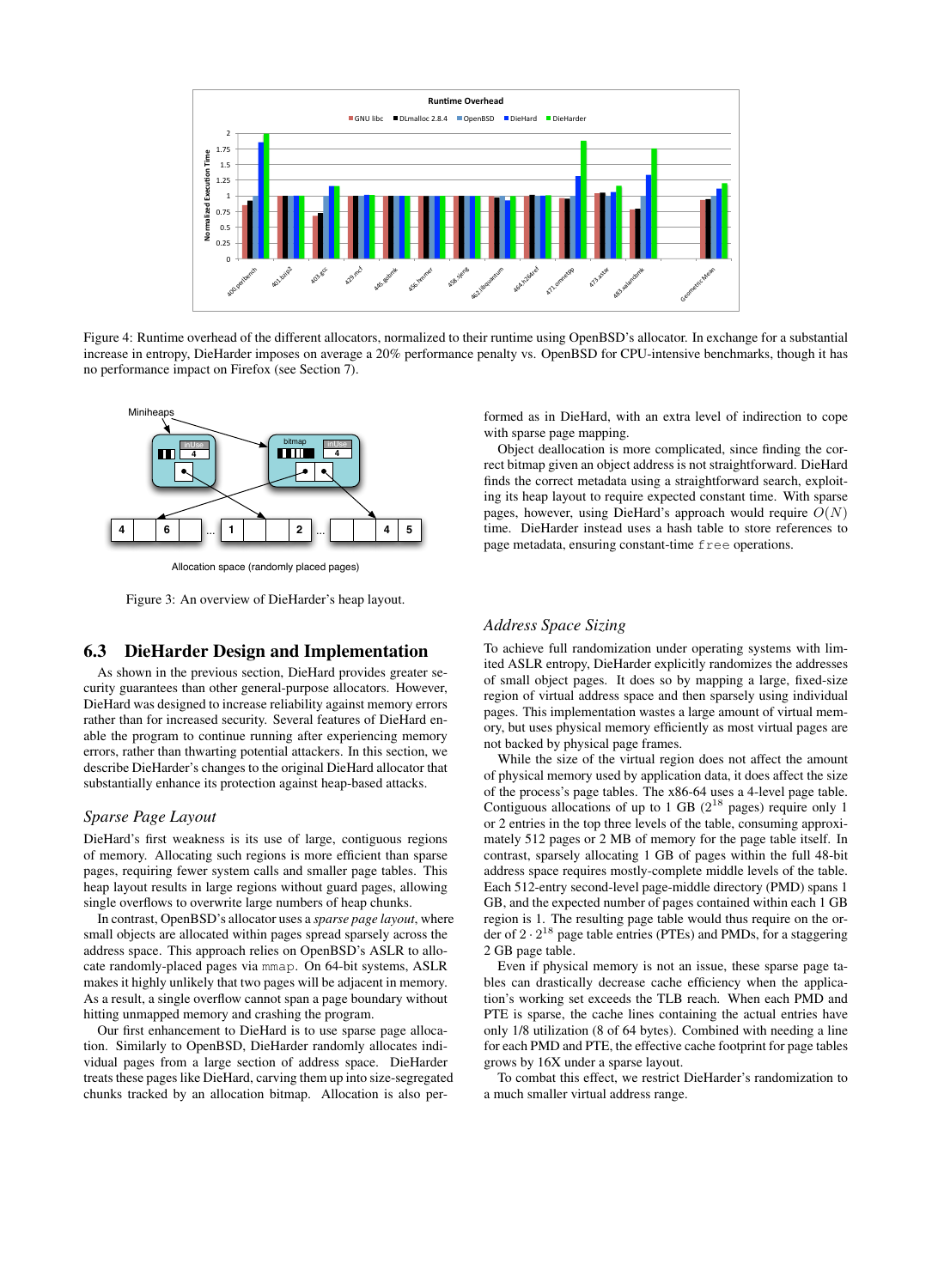#### *Destroy-on-free*

DieHarder adopts OpenBSD's policy of filling freed objects with random data. While this policy empirically helps find memory errors, within the context of DieHarder, it is required to limit the effectiveness of certain attack strategies.

Unlike allocators with deterministic reuse, repeated malloc and free operations in DieHarder return different chunks of memory. If freed objects were left intact, even an attacker with limited control of heap operations (e.g., only able to hold only one object live at a time), could fill an arbitrary fraction of the heap with attackercontrolled data by exploiting random placement. In the same scenario, overwriting the contents of freed objects ensures only one chunk at a time contains attacker-controlled data.

#### *6.3.1 DieHarder Analysis*

Using a sparse page heap layout provides greater protection against heap overflow attacks and heap spraying. Unlike DieHard, Die-Harder does not allocate small objects on contiguous pages.

#### *Overflows*

The sparse layout provides two major protections against overflow attacks. First, because pages are randomly distributed across a large address space, the probability of allocating two contiguous pages is low. Thus pages are protected by guard pages on both sides with high probability. Overflows past the end of a page will hit the guard page, causing the attack to fail.

The chance of hitting a guard page depends on  $H$ , the number of allocated pages and S, the size in pages of DieHarder's allocated virtual address space. The chance of having a guard page after any allocated page is  $(S - H)/S$ . This probability increases with S; however, large values of  $S$  can degrade performance, as discussed in Section 6.3.

Combined with randomized object placement, the memory immediately after *every* allocated object has a significant probability of being unmapped. The worst case for DieHarder is 16-byte objects, since there are 256 16-byte chunks per page. The probability of a 1-byte overflow crashing immediately is at least

$$
\frac{(S-H)}{S} \cdot \frac{1}{256}
$$

.

The first term represents the probability of the following page being unmapped, and the second term the probability of the overflowed object residing in the last slot on the page.

### *Heap Spraying*

DieHarder's sparse layout protects against heap spraying attacks by providing more entropy in object addresses. DieHarder's fullyrandomized allocation eliminates dependence between the addresses of objects on different pages. The number of objects easily guessable given a valid object address is limited to the number that reside on a single page, which is further reduced by DieHarder's overprovisioning factor, inherited from DieHard.

# 7. DIEHARDER EVALUATION

We measure the runtime overhead of DieHarder compared to four existing allocators, GNU libc (based on DLmalloc 2.7), DLmalloc 2.8.4, DieHard, and OpenBSD. We enabled DLmalloc 2.8's object footers that improve its resilience against invalid frees. We use the adaptive version of DieHard [9]. To isolate allocator effects, we ported OpenBSD's allocator to Linux. We run DieHarder using a 4 GB virtual address space for randomizing small object pages. We discuss the impact of this design parameter in Section 6.3.

Our experimental machine is a single-socket, quad-core Intel Xeon E5520 (Nehalem) running at 2.27GHz with 4 GB of physical memory. We first evaluate the CPU overhead of various allocators using the SPECint2006 benchmark suite. Unlike its predecessor (SPECint2000), this suite places more stress on the allocator, containing a number of benchmarks with high allocation rates and large heap memory footprints.

Figure 4 shows the runtime of the benchmark suite using each allocator, normalized to its runtime under OpenBSD's allocator. DieHarder's overhead varies from -7% to 117%, with a geometric mean performance impact of 20%. Most benchmarks exhibit very little overhead (less than 2%). The benchmarks that suffer the most, perlbench, omnetpp, and xalancbmk, significantly stress the allocator due to their unusually high allocation rates.

#### *Firefox.*

In addition to the SPECint2006 suite, we evaluated the performance of the Firefox browser using both DieHarder (4 GB virtual address space) and GNU libc. In order to precisely measure Firefox's performance, we used the Selenium browser automation tool to automatically load a sequence of 20 different web pages. We used an offline proxy, wwwoffle, to minimize the effect of network latency and ensure identical behavior across all experiments. We repeated this experiment 15 times for each allocator.

The results show no statistically significant difference in performance between allocators at the 5% level. The mean runtimes for GNU libc and DieHarder, respectively, were 44.2 and 41.6 seconds, with standard deviations of 7.13 and 6.12. This result qualitatively confirms that DieHarder is practical for use.

# 8. RELATED WORK

### 8.1 Memory allocator security

Most previous work to increase the security of memory allocators has focused on securing heap metadata and the use of randomization to increase non-determinism.

One approach is to secure the metadata via encryption: Robertson describes the use of XOR-encoded heap metadata [31], a countermeasure that was incorporated (in slightly modified form) by Lea into DLmalloc version 2.8 (a later version than the basis of GNU libc's allocator). Younan et al. instead present a modified version of the Lea allocator that fully segregates metadata, but which implements no other security enhancements [38]. Kharbutli et al. describe an approach to securing heap metadata that places it in a separate process [17]. Isolation of heap metadata helps prevent certain attacks but, for example, does not mitigate attacks against the heap data itself. Like DieHard, DieHarder completely segregates heap metadata, and its randomized placement of heap metadata in a sparse address space effectively protects the metadata.

Several uses of randomization have been proposed to increase the non-determinism of object placement and reuse, including locating the heap at a random base address [10, 26], adding random padding to allocated objects [11], and shuffling recently-freed objects [17]. None of these approaches generate as much entropy as DieHarder.

# 8.2 Object-per-page allocators

Several memory allocators have been proposed that use one page for each object (PageHeap [21], Electric Fence [27], and Archipelago). The first two were designed specifically for debugging and are not suitable for deployment. Archipelago provides higher performance and significantly reduces space overhead, but its overhead still makes it prohibitive for use in many situations.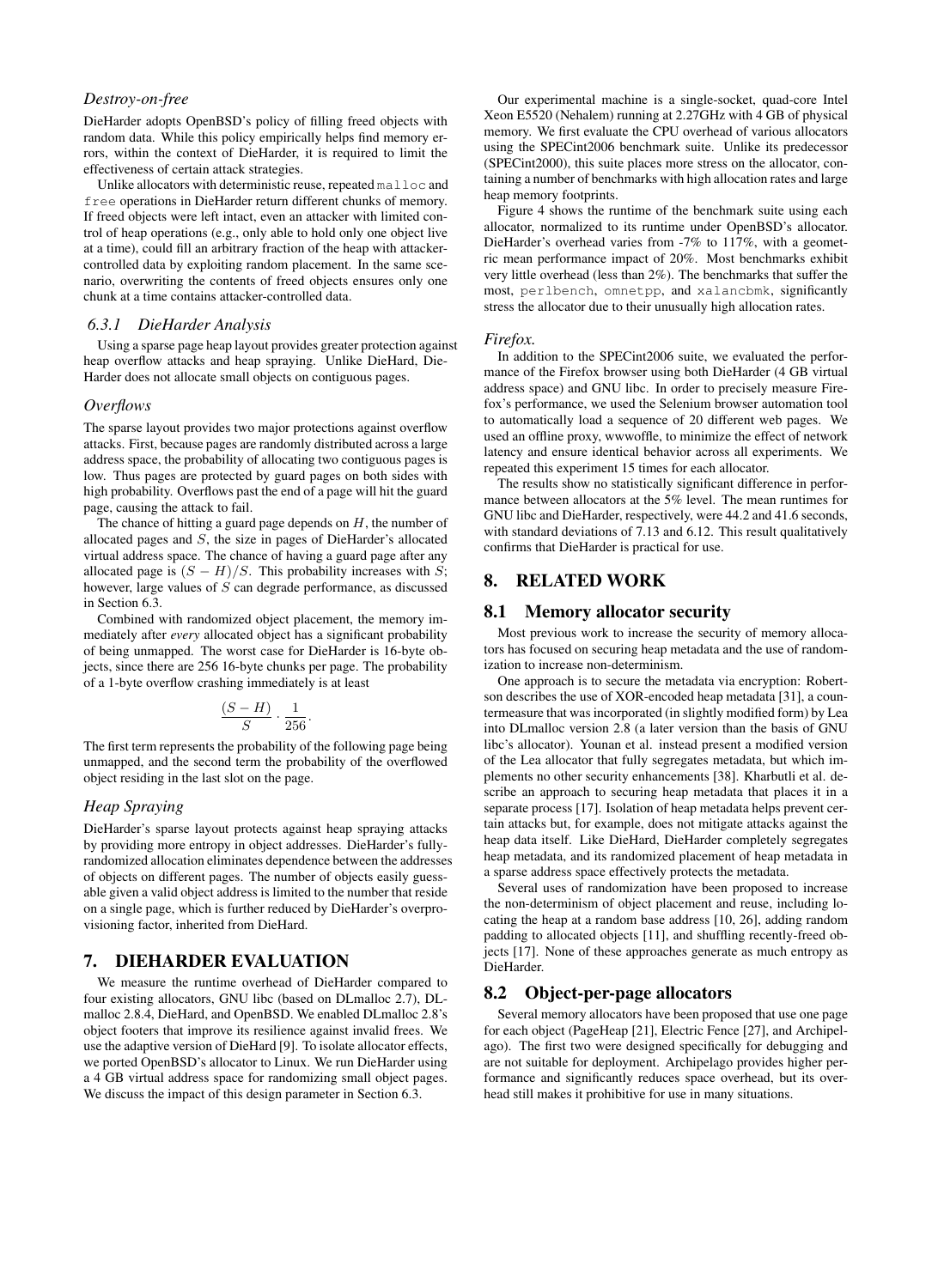# 8.3 Other countermeasures

We briefly describe other countermeasures not mentioned in Section 5 that are orthogonal and complementary to DieHarder.

One noteworthy countermeasure by Ratanaworabhan et al. called Nozzle addresses heap spraying attacks aimed at preventing code injection attacks [30]. Nozzle operates by scanning the heap looking for valid x86 code sequences—a large number of such sequences indicates that a spray attack is in progress, and can be used to trigger program termination.

Libraries like LibSafe and HeapShield can prevent overflows that stem from misuse of C APIs like strcpy [5, 7]. HeapShield itself was integrated into DieHard [9] and is also integrated into Die-Harder, although we do not evaluate its impact here.

Finally, compilers can prevent buffer overflows (though not dangling pointer errors) by implementing bounds checks [23, 3, 2]. Limitations of these techniques include their restriction to C, the need to recompile all code (including libraries), and in most cases, a substantial performance penalty. WIT [2] works for both C and C++ and protects against overwrites (but not out-of-bound reads) with low overhead. Baggy Bounds Checking [3] relies on the same insight exploited by HeapShield, namely that bounds checks can be implemented efficiently for BiBOP-style allocators, and thus could easily be modified to use DieHarder as its allocation substrate.

# 9. CONCLUSION

We present an extensive analysis of the impact of memory allocator design decisions on their vulnerability to attack. Guided by this analysis, we design a new allocator, DieHarder, that provides the highest level of security from heap-based memory attacks. It reduces the risk of heap buffer overflow attacks by fully isolating heap metadata from application data, by interspersing protected guard pages throughout the heap, and by fully randomizing object placement. It limits dangling-pointer based exploits by destroying freed data and destroys the contents of freed objects, and by fully randomizing object reuse. We show analytically that, compared to past allocators, DieHarder's design decisions greatly complicate the task of the attacker both by limiting exposure to some attacks and by dramatically increasing entropy over past memory allocators. Our empirical evaluation shows that DieHarder imposes modest runtime overhead—on average, running 20% slower than OpenBSD across a suite of CPU-intensive benchmarks, and performing equivalently to the Linux allocator on the Firefox web browser.

#### *Acknowledgements.*

The authors would like to thank Ben Zorn for conversations that helped inspire this work, Doug Lea for his feedback on a previous draft of this paper, Justin Aquadro for his assistance with benchmarking Firefox, and the anonymous reviewers for their comments that helped shape the final version of this paper.

The authors acknowledge the support of the Gigascale Systems Research Center, one of six research centers funded under the Focus Center Research Program (FCRP), a Semiconductor Research Corporation entity. This material is based upon work supported by Intel, Microsoft Research, and the National Science Foundation under CAREER Award CNS-0347339 and CNS-0615211. Any opinions, findings, and conclusions or recommendations expressed in this material are those of the author(s) and do not necessarily reflect the views of the National Science Foundation.

### 10. REFERENCES

- [1] J. Afek and A. Sharabani. Dangling pointer: Smashing the pointer for fun and profit. In *Black Hat USA*, 2007.
- [2] P. Akritidis, C. Cadar, C. Raiciu, M. Costa, and M. Castro. Preventing memory error exploits with wit. In *SP '08: Proceedings of the 2008 IEEE Symposium on Security and Privacy*, pages 263–277, Washington, DC, USA, 2008. IEEE Computer Society.
- [3] P. Akritidis, M. Costa, M. Castro, and S. Hand. Baggy bounds checking: An efficient and backwards-compatible defense against out-of-bounds errors. In *Proceedings of the 18th USENIX Security Symposium*, pages 51–66. USENIX, Aug. 2009.
- [4] A. Anisimov. Defeating Microsoft Windows XP SP2 heap protection and DEP bypass, 2005.
- [5] K. Avijit, P. Gupta, and D. Gupta. Tied, libsafeplus: Tools for runtime buffer overflow protection. In *Proceedings of the 13th USENIX Security Symposium*. USENIX, Aug. 2004.
- [6] BBP. BSD heap smashing. http://www.ouah.org/BSD-heap-smashing.txt.
- [7] E. D. Berger. HeapShield: Library-based heap overflow protection for free. Technical Report UMCS TR-2006-28, Department of Computer Science, University of Massachusetts Amherst, May 2006.
- [8] E. D. Berger and B. G. Zorn. DieHard: Probabilistic memory safety for unsafe languages. In *Proceedings of the 2006 ACM SIGPLAN Conference on Programming Language Design and Implementation (PLDI)*, pages 158–168, New York, NY, USA, 2006. ACM Press.
- [9] E. D. Berger and B. G. Zorn. Efficient probabilistic memory safety. Technical Report UMCS TR-2007-17, Department of Computer Science, University of Massachusetts Amherst, Mar. 2007.
- [10] S. Bhatkar, D. C. DuVarney, and R. Sekar. Address obfuscation: An efficient approach to combat a broad range of memory error exploits. In *Proceedings of the 12th USENIX Security Symposium*, pages 105–120. USENIX, Aug. 2003.
- [11] S. Bhatkar, R. Sekar, and D. C. DuVarney. Efficient techniques for comprehensive protection from memory error exploits. In *Proceedings of the 14th USENIX Security Symposium*, pages 271–286. USENIX, Aug. 2005.
- [12] M. Conover and the w00w00 Security Team. w00w00 on heap overflows. http://www.w00w00.org/files/articles/heaptut.txt, January 1999.
- [13] J. N. Ferguson. Understanding the heap by breaking it. In *Black Hat USA*, 2007.
- [14] S. Gonchigar. Ani vulnerability: History repeats. http://www.sans.org/reading\_room/whitepapers/threats/ ani-vulnerability-history-repeats\_1926, 2007.
- [15] D. R. Hanson. A portable storage management system for the Icon programming language. *Software Practice and Experience*, 10(6):489–500, 1980.
- [16] P.-H. Kamp. Malloc(3) revisited. http://phk.freebsd.dk/pubs/malloc.pdf.
- [17] M. Kharbutli, X. Jiang, Y. Solihin, G. Venkataramani, and M. Prvulovic. Comprehensively and efficiently protecting the heap. In *ASPLOS-XII: Proceedings of the 12th International Conference on Architectural Support for Programming Languages and Operating Systems*, pages 207–218, New York, NY, USA, 2006. ACM Press.